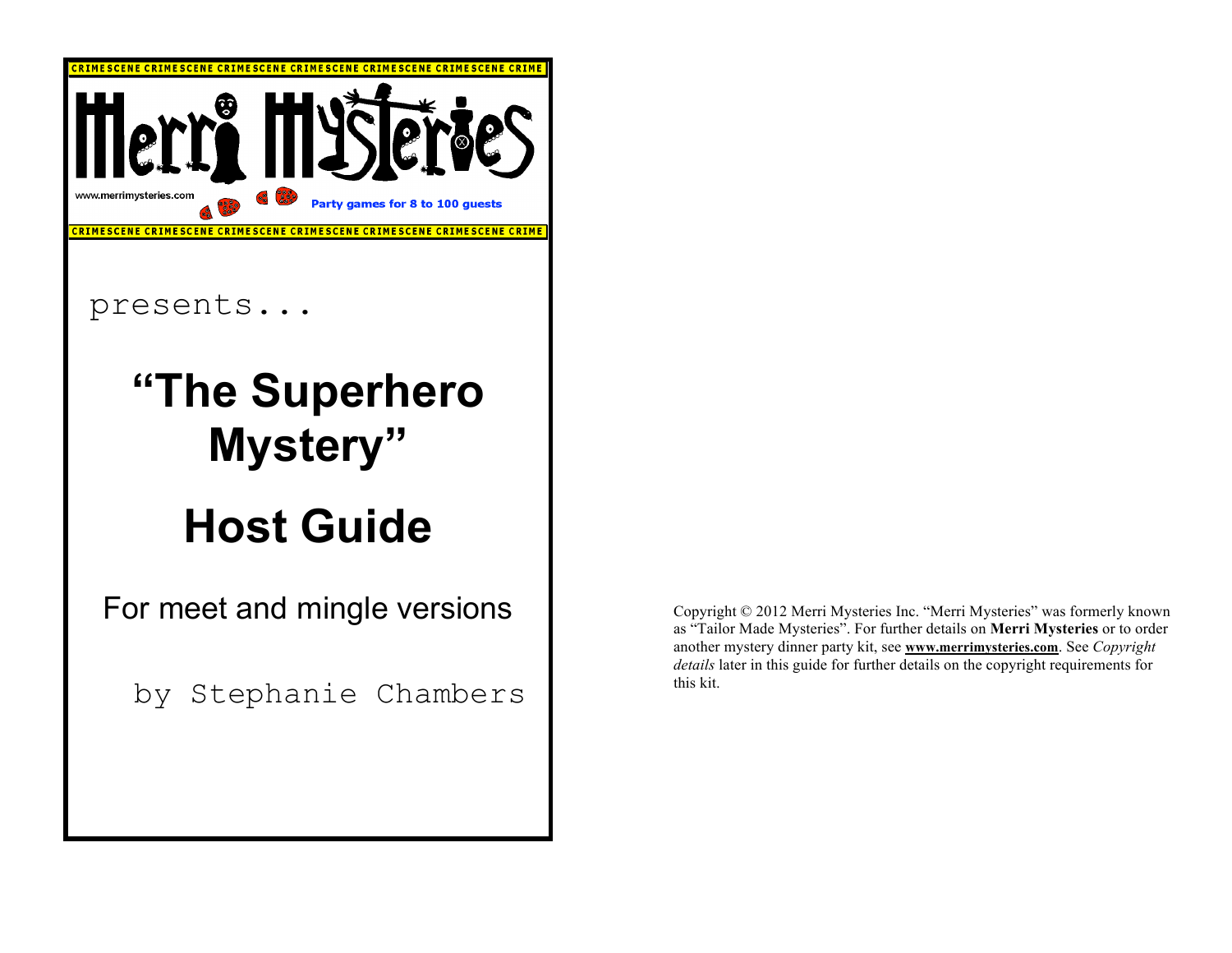# **Host's guide**

It is easy to prepare and run a mystery party. We recommend that as host you should also take a role and participate along with everyone else. With our mysteries, not even the person who did it knows that they did it. But with a little intelligence and a careful ear for important clues, it is possible to solve the mystery.

#### *Preparing for the party*

- 1 Open the kit. The name of the kit shows the recommended minimum number of guests and the maximum number of guests that for which this kit caters.
- 2 Decide when you will be having the party, where and who will play each role. You should read the description of each character and try to select a role for each guest. Or you may like to give your guests a choice of the roles not yet taken and let them decide for themselves.
- 3 We recommend that you tell your guests to: "Please dress up as your character. Over dressing and going to extremes is highly recommended." We generally find that the more people put into the event, the more fun it is.
- 4 Decide how you want to do the invitations. You can print out the Word or Adobe Acrobat versions and handwrite the details, or you can type in your party details before you print it out. There are versions with four invitations per page or one invitation per page. You can print them in color or black and white or you may like to print them on colored paper.
- 5 The invitations refer your guests to read a web page to find out more details about their character (ie their character's description and their dress suggestions). They should try and read the descriptions of all of the suspects before they come to the party. We sometimes hide clues in these. However, they don't need to read the descriptions of the optional characters.
- 6 You may like to have a copy of the suspect pages available at the party in case some guests didn't get time to read them before the party.
- 7 Cut each page in two using a guillotine/paper trimmer or scissors. Don't read the clues beforehand as it will spoil your enjoyment of the party, and you may spoil everyone else's enjoyment by letting on that you know everything!
- 8 The "Who Did It" pages are at the end with a warning beforehand not to read the next section. Fold these unread, put them in an envelope and open it at the end of your party to find out who did it.
- 9 Print a name tag for each guest. You can print them in color or black and white or you may like to print them on thicker or colored paper. Cut these up and have some small safety pins handy.
- 10 Create a clue page for each person playing an optional role. Divide up the extra clues and staple them to their clue page. You may like to print them an extra name tag each that you staple on to the front of their clue page. If you don't have many people playing optional roles, divide the extra clues up amongst the suspects also. All the clues should be given out. If there are far too many clues for the number of guests you are having, then you can ignore some of the sillier clues.
- 11 If you think some of your guests may not turn up you could cut up the extra clues and have them in a bowl so people can help themselves. You may like to save some clues to hand out in the middle of the party when people may be tired of their original clues.
- 12 Decorate the room just before the party (see *Décor suggestions*).
- 13 Prepare or arrange for food for the event (see *Menu suggestions*).
- 14 Decide whether you are going to have prizes for the party (see *Preparing prizes*). This is optional, but recommended.

## *Décor suggestions*

These are suggestions you might like to follow to make your place look like a superhero gathering:

- have a big net or some small nets scattered around
- stick pictures around of some other famous superheros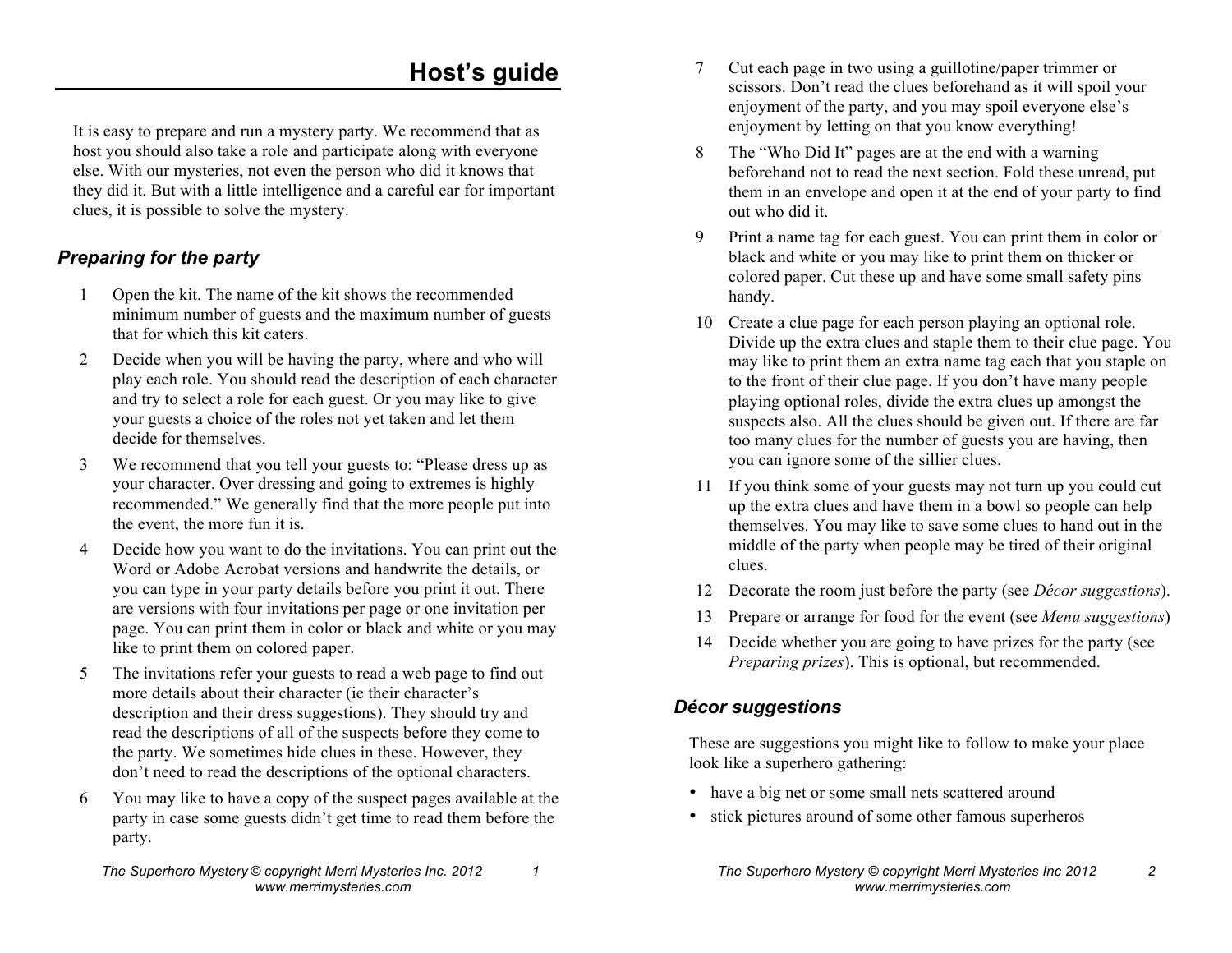• play the theme song music from some famous superhero TV shows and movie.

If you are hosting a Halloween party, you may also like to add traditional Halloween decorations such as skeletons and carved pumpkins and dim lighting.

#### *Menu suggestions*

Eat food you would find in America. Search for recipes on the Internet (eg search for "American recipes" or specific recipes on **www.google.com**.

You may like to serve cocktail party food such as:

- caviar and crackers (not necessarily expensive caviar)
- vol au vents filled with corn or asparagus and cheese
- spring rolls
- filo pastry parcels with spinach and feta cheese and pine nuts
- spicy chicken wings
- mini pizzas
- hot skewered food
- mini sweet pumpkin pies.

If you would prefer, you can serve a sit down dinner or have the food in a buffet / smorgasbord arrangement.

If you are holding the party as a sit down dinner, don't assign fixed seating arrangements. Allow people to sit near the people that their clue(s) indicates they have to speak with. Also allow people to mingle a bit before and after dinner so they can chat with more people and find out more. Some of the suspects may also like to move around a little to other tables between courses.

#### *Preparing prizes (optional)*

This is optional, but you may like to have some prizes available to give to the people:

• who guess who did it

• with the best costume.

You can reduce the number of people you have to give a prize to by asking for details as to who, how and why the person did it.

If you do have prizes, you should let people know they exist just after you read out *"The Rules"*.

**Tip:** Don't assume that only one person will guess who did it. It is best to have a prize you can divide up (eg a box of chocolates or a bag or box of Turkish Delights). If no one guesses correctly, divide the prize up amongst everyone.

If you have a color printer and some T-shirt transfers, you may like to download and print out some of our special T-shirt logos (ie "I Guessed Who Did It" and "I Had The Best Costume"). See **http://www.merrimysteries.com/tmm/prizes.htm** for details. These are free to download.

### *Running the party*

We suggest that you run the party as follows:

- 1 Have everyone's clue pages on a table near the entrance so people can collect their page and their name tag as they arrive. Or hand them to them as they arrive.
- 2 When everyone has arrived, read *The Rules* to everyone.
- 3 Have each suspect introduce themselves to the group by saying their character's name and a few words about themselves from their description.
- 4 Check that everyone has read the *"The Suspects"* pages. If they haven't, give them a few minutes to read them quickly. There may be important clues in *"The Suspects"* pages.
- 5 Ask the guests to meet and mingle and find out information. Make sure everyone tells the people they meet about their clues and that everyone participates. You may like to encourage people who are shy by asking them a question or two. Once people find out things they think may be important, they can also pass that on to the people they meet.